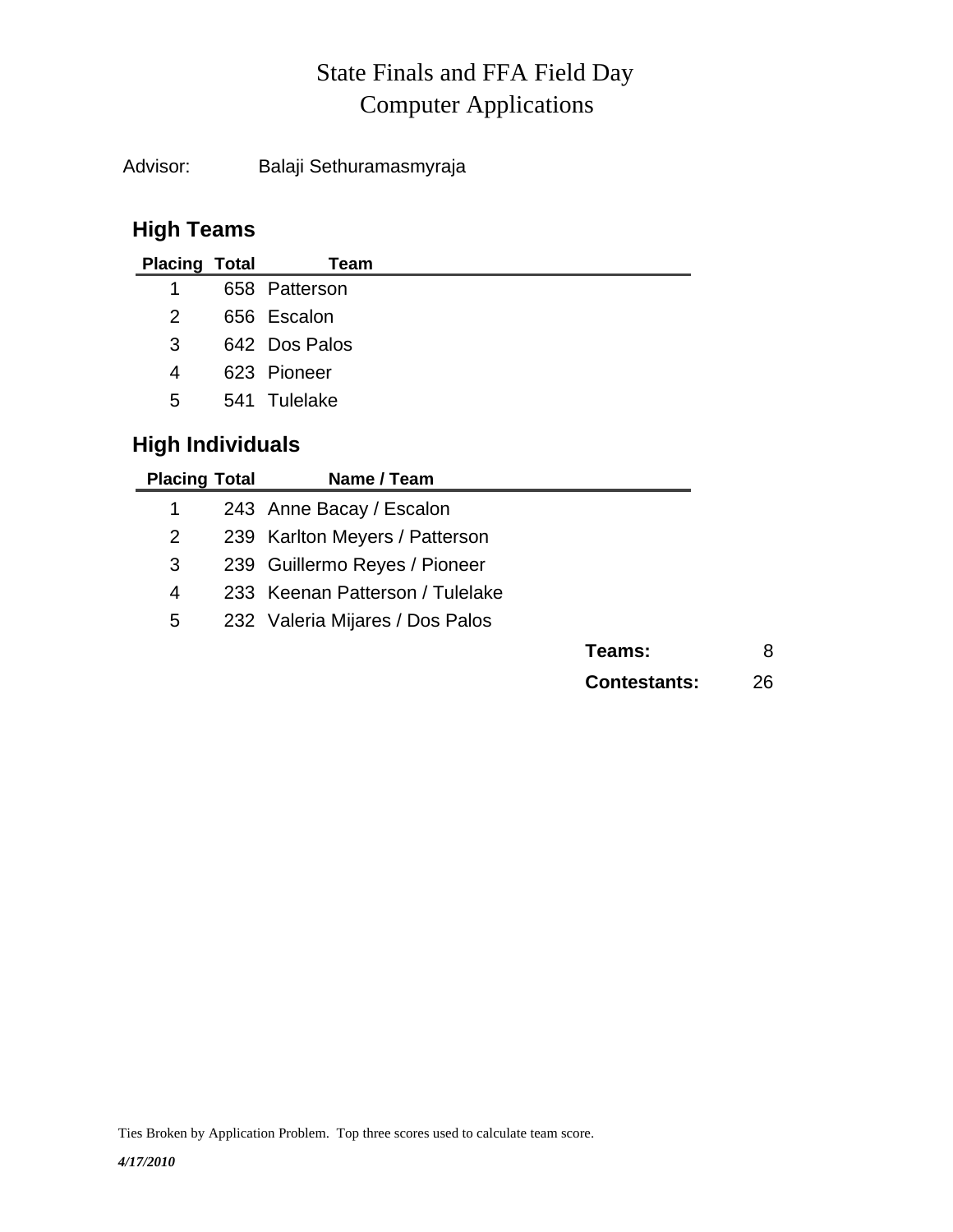| State Finals and FFA Field Day |              |                            | <b>Computer Applications</b> |     |                                   |  |
|--------------------------------|--------------|----------------------------|------------------------------|-----|-----------------------------------|--|
|                                |              | <b>Team Results</b>        |                              |     |                                   |  |
|                                | Written Test | <b>Application Problem</b> | <b>Oral Presentation</b>     | Tie | Total Place                       |  |
|                                |              |                            |                              |     |                                   |  |
| Delano                         | 56           | 104                        | 146                          | 104 | 306<br>-8                         |  |
| Dos Palos                      | 110          | 298                        | 234                          | 298 | 642 3                             |  |
| Escalon                        | 101          | 305                        | 250                          | 305 | 656<br>$\overline{\phantom{0}}^2$ |  |
| Lemoore                        | 76           | 194                        | 223                          | 194 | 493<br>-7                         |  |
| Live Oak                       | 67           | 206                        | 240                          | 206 | 513<br>$6\overline{6}$            |  |
| Patterson                      | 103          | 321                        | 234                          | 321 | 658<br>-1                         |  |
| Pioneer                        | 100          | 281                        | 242                          | 281 | 623<br>4                          |  |
| Tulelake                       | 83           | 216                        | 242                          | 216 | 541<br>5                          |  |

Ties Broken by Application Problem. Top three scores used to calculate team score.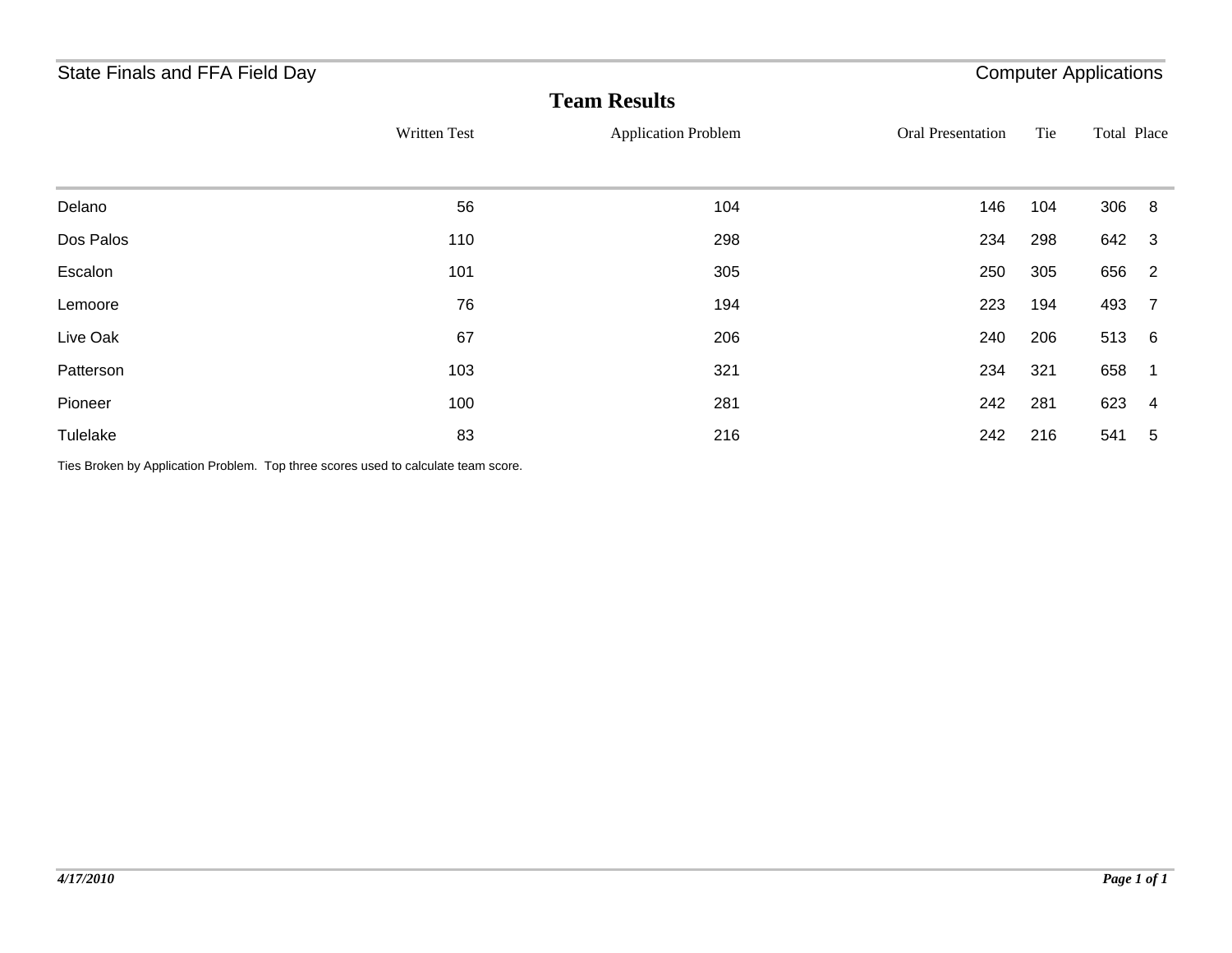| State Finals and FFA Field Day |              |                            |                   |     | <b>Computer Applications</b> |                 |  |
|--------------------------------|--------------|----------------------------|-------------------|-----|------------------------------|-----------------|--|
|                                |              | <b>Individual Results</b>  |                   |     |                              |                 |  |
|                                | Written Test | <b>Application Problem</b> | Oral Presentation | Tie | Total Place                  |                 |  |
| Delano                         |              |                            |                   |     | <b>306</b>                   | $\underline{8}$ |  |
| Hector Magana                  | 34           | 77                         | 77                | 77  | $188*$                       | 15              |  |
| Leticia Mandujano              | 22           | 27                         | 69                | 27  |                              | $118*26$        |  |
| Dos Palos                      |              |                            |                   |     | 642                          | $\overline{3}$  |  |
| Candace Holland                | 33           | 87                         | 75                | 87  | 195*                         | 12              |  |
| <b>Omar Ramirez</b>            | 36           | 103                        | 76                | 103 | $215*$                       | $\overline{7}$  |  |
| Valeria Mijares                | 41           | 108                        | 83                | 108 | $232 * 5$                    |                 |  |
| Escalon                        |              |                            |                   |     | 656                          | $\overline{2}$  |  |
| Anne Bacay                     | 37           | 121                        | 85                | 121 | $243*$                       | $\overline{1}$  |  |
| Hannah Stvyt                   | 32           | 77                         | 83                | 77  |                              | 192* 13         |  |
| Jalyn Costa                    | 24           | 87                         | 79                | 87  | 190                          | 14              |  |
| Javier Espinoza                | 32           | 107                        | 82                | 107 | $221*6$                      |                 |  |
| Lemoore                        |              |                            |                   |     | <b>493</b>                   | $\mathbf{Z}$    |  |
| Anthony Salazar                | 15           | 37                         | 68                | 37  | $120*$                       | 25              |  |
| <b>Jarred Cotta</b>            | 35           | 92                         | 81                | 92  | 208*                         | 9               |  |
| Ryan Zofelt                    | 26           | 65                         | 74                | 65  |                              | 165* 19         |  |
| <b>Live Oak</b>                |              |                            |                   |     | 513                          | 6               |  |
| Amanda Davenport               | 22           | 66                         | 83                | 66  | $171*$                       | 18              |  |
| Nikki Dronek                   | 23           | 79                         | 79                | 79  |                              | 181* 16         |  |
| <b>Vikiey Hattick</b>          | 22           | 61                         | 78                | 61  | 161* 21                      |                 |  |